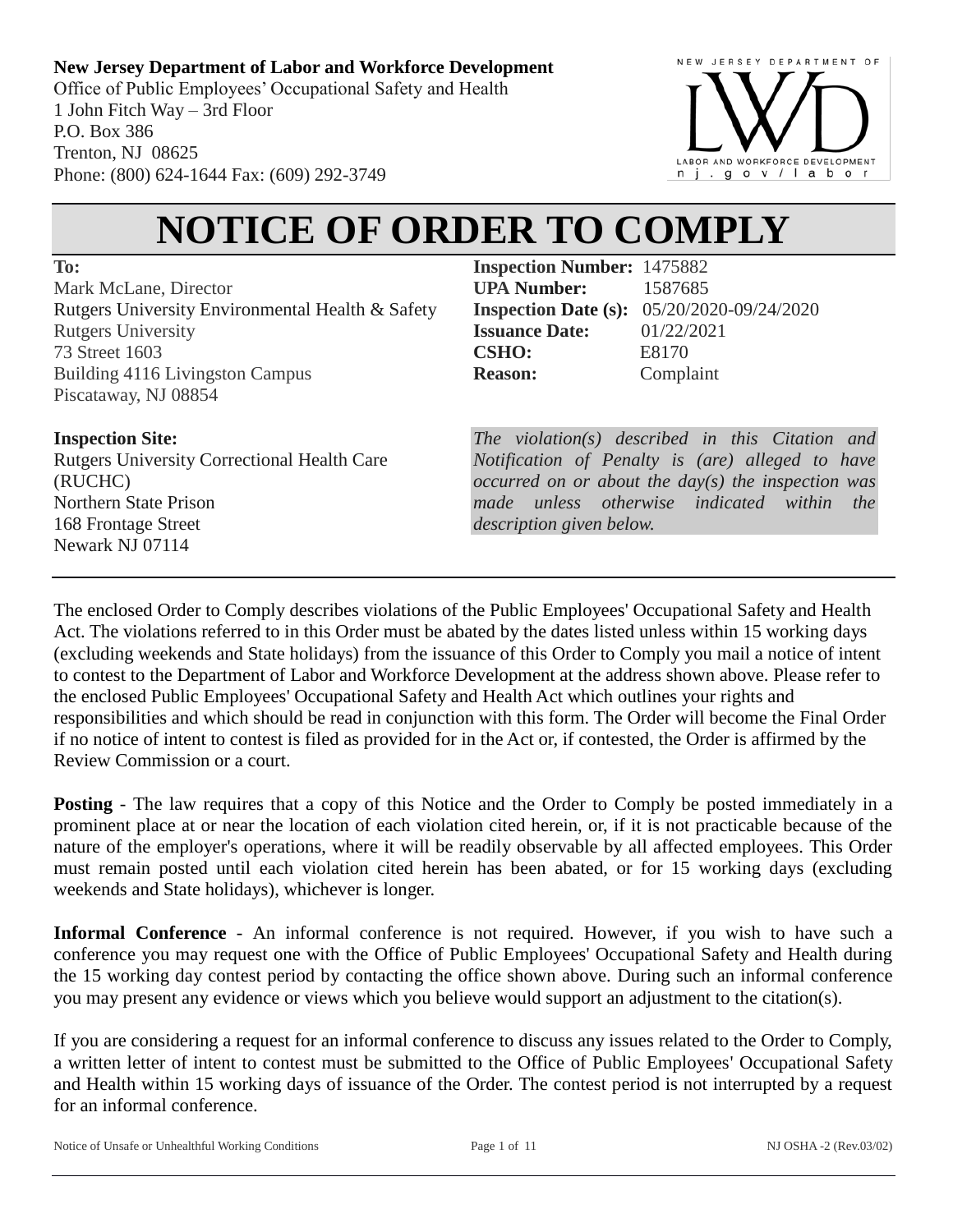If you decide to request an informal conference, the Office of Public Employees' Occupational Safety and Health will schedule the conference, which will be conducted within 30 days of receipt of the request. Employees and/or employee representatives will be notified of their right to attend the conference. The Office of Public Employees' Occupational Safety and Health will arrange for representatives of the Department of Health to conduct conferences requested from Orders to Comply issued pursuant to a certification from the Commissioner of Health that an employer violation has been determined to exist within the Department of Health jurisdiction under the Act.

Any and all supporting documentation of existing conditions as well as any abatement steps taken thus far must be brought to the conference. If conditions warrant, an informal settlement agreement, which amicably resolves this matter without litigation or contest may be entered into.

**Right to Contest** - You have the right to contest this Order to Comply. You may contest all citation items or only individual items. You may also contest abatement dates without contesting the underlying violations. **Unless you inform the Office of Public Employees' Occupational Safety and Health in writing that you intend to contest the citation(s) and/or abatement dates within 15 working days of the issuance of this Order to Comply, then this Order to Comply shall become a final order.**

**Penalties** - The Act provides that if the time for compliance with an order of the Commissioner elapses, and the employer has not made a good faith effort to comply, the Commissioner shall impose a civil administrative penalty of up to \$7,000 per day for each violation of a provision of N.J.S.A. 34:6A-25 et seq., or of a standard or regulation promulgated under that act, or of an order to comply. Any employer who willfully or repeatedly violates the requirements of this section or any standard, rule, order or regulation promulgated under that act shall be assessed a civil administrative penalty of up to \$70,000 for each violation. Penalties imposed under this section may be recovered with costs in a civil action commenced by the Commissioner by a summary proceeding under "the penalty enforcement law" (N.J.S.A. 2A:58-1 et seq.) in the Superior Court or a municipal court, either of which shall have jurisdiction to enforce "the penalty enforcement law" in connection with this act. If the violation is of a continuing nature, each day during which it continues after the date given for compliance in accordance with the order of the Commissioner shall constitute an additional separate and distinct offense. If this penalty remains unpaid for more than 30 days, this order shall be recorded on the Judgment docket of the Superior Court.

Penalties will be based upon factors such as gravity of the violation, the probability that an injury or illness would result from the hazard, the good faith efforts of the employer to comply, the presence of meaningful safety and health programs and the history of previous violations.

**Request to Delay Issuance of Penalty Order to Comply –** When an employer submits a request to delay the issuance of an Order to Comply establishing penalties, the employer shall submit such written request 10 calendar days prior to the abatement date(s) established in the original Order to Comply.

**Notification of Corrective Action** - For **each** violation which you do not contest, you are required by 29 CFR 1903.19 to submit an Abatement Certification to the New Jersey Department of Health, PEOSH Program. This certification **must** be sent by you prior to the abatement date indicated on the citation. For **Willful** and **Repeat** violations, documents (example: photos, copies of receipts, training records, etc.) demonstrating that abatement is complete must accompany the certification. Where the citation is classified as **Serious** and the citation states that abatement documentation is required, documents such as those described above are required to be submitted along with the abatement certificate. If the citation indicates that the violation was corrected during the inspection, no abatement certification is required for that item.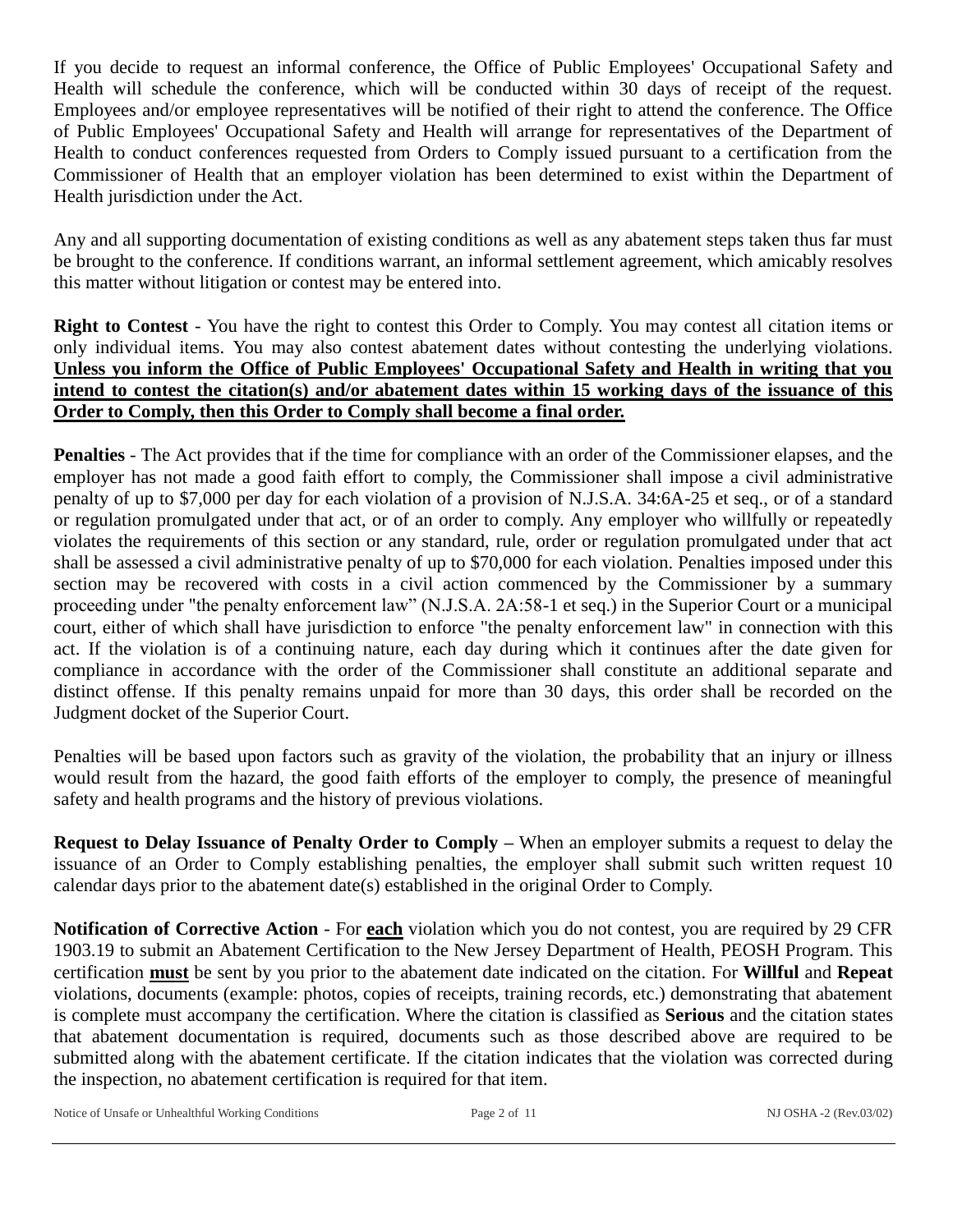**Employer Discrimination Unlawful** - The law prohibits discrimination by an employer against an employee for filing a complaint or for exercising any rights under this Act. An employee who believes that he/she has been discriminated against may file a complaint, no later than 180 days after the employee first had knowledge that such discrimination occurred, with the Office of Public Employees' Occupational Safety and Health at the address shown above.

**Employer Rights and Responsibilities** - The enclosed copy of the Public Employees' Occupational Safety and Health Act outlines additional employer rights and responsibilities and should be read in conjunction with this notification.

**Notice to Employees** - The law gives an employee or an employee representative the opportunity to object to any abatement date set for a violation if he/she believes the date to be unreasonable. The contest must be mailed to the Office of Public Employees' Occupational Safety and Health at the address shown above and postmarked within 15 working days (excluding weekends and State holidays) of the issuance of this Order to Comply.

> Howard Black, Assistant Commissioner Division of Public Safety and Occupational Safety and Health

Through Thomas Lipski, Chief Office of Public Employees Occupational Safety and Health

Telegail

BY: \_\_\_\_\_\_\_\_\_\_\_\_\_\_\_\_\_\_\_\_\_\_\_\_\_\_\_\_\_\_\_\_

Thomas Wilson, Assistant Chief Office of Public Employees Occupational Safety and Health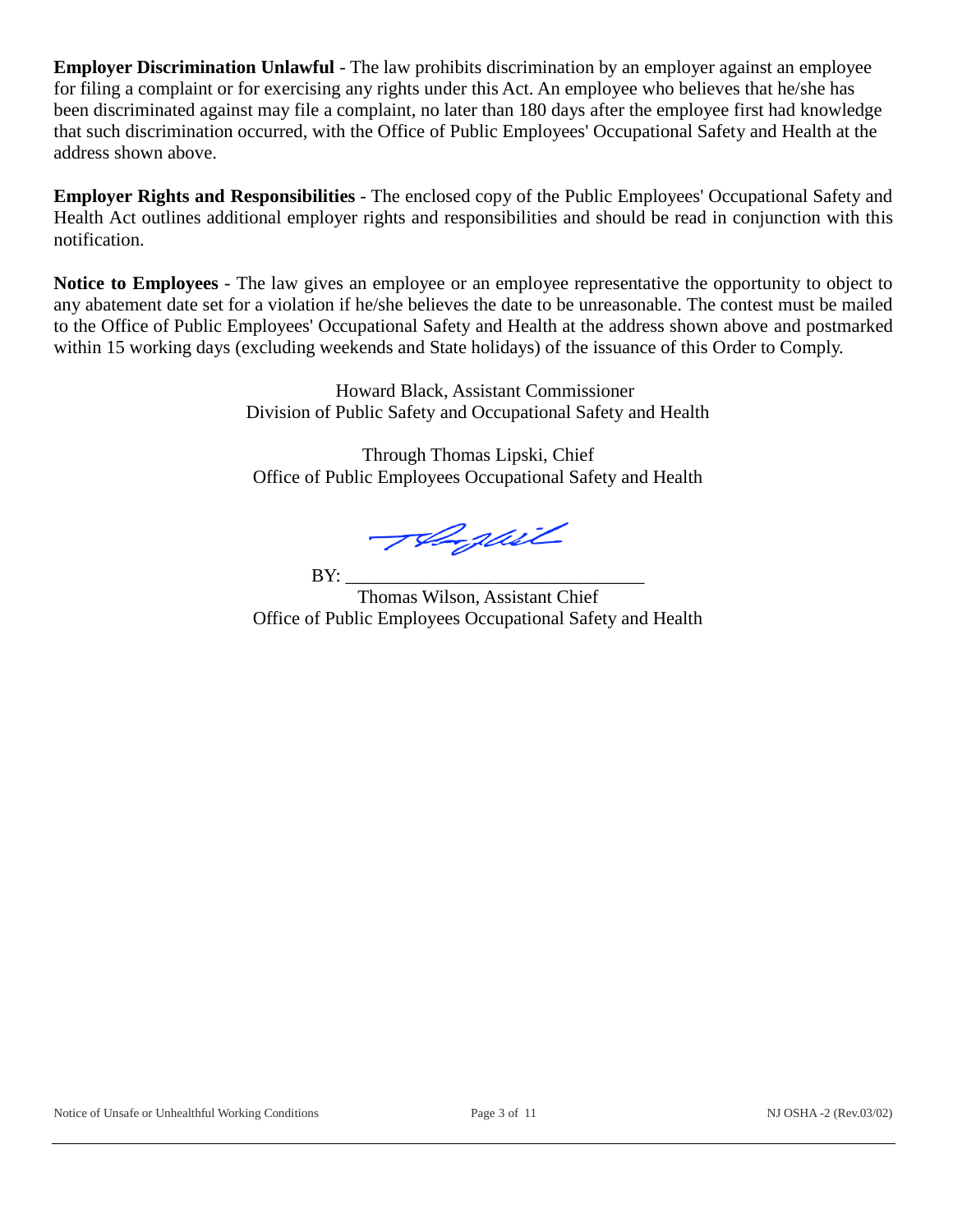# **New Jersey Department of Labor and Workforce Development** Office of Public Employees' Occupational Safety and Health (OPEOSH)

# **NOTICE TO EMPLOYEES**

An informal conference has been scheduled with OPEOSH to discuss the Notice of Unsafe or Unhealthy Working Conditions (Notice) issued on 01/22/2021. The conference will be held at the OPEOSH office located at: 1 John Fitch Way, 3rd Floor, P.O. Box 386, Trenton, NJ 08625 on \_\_\_\_\_\_\_\_\_\_\_\_\_\_\_\_\_\_\_\_\_\_\_\_\_\_\_\_\_. Employees and/or representatives of employees have a right to attend an informal conference.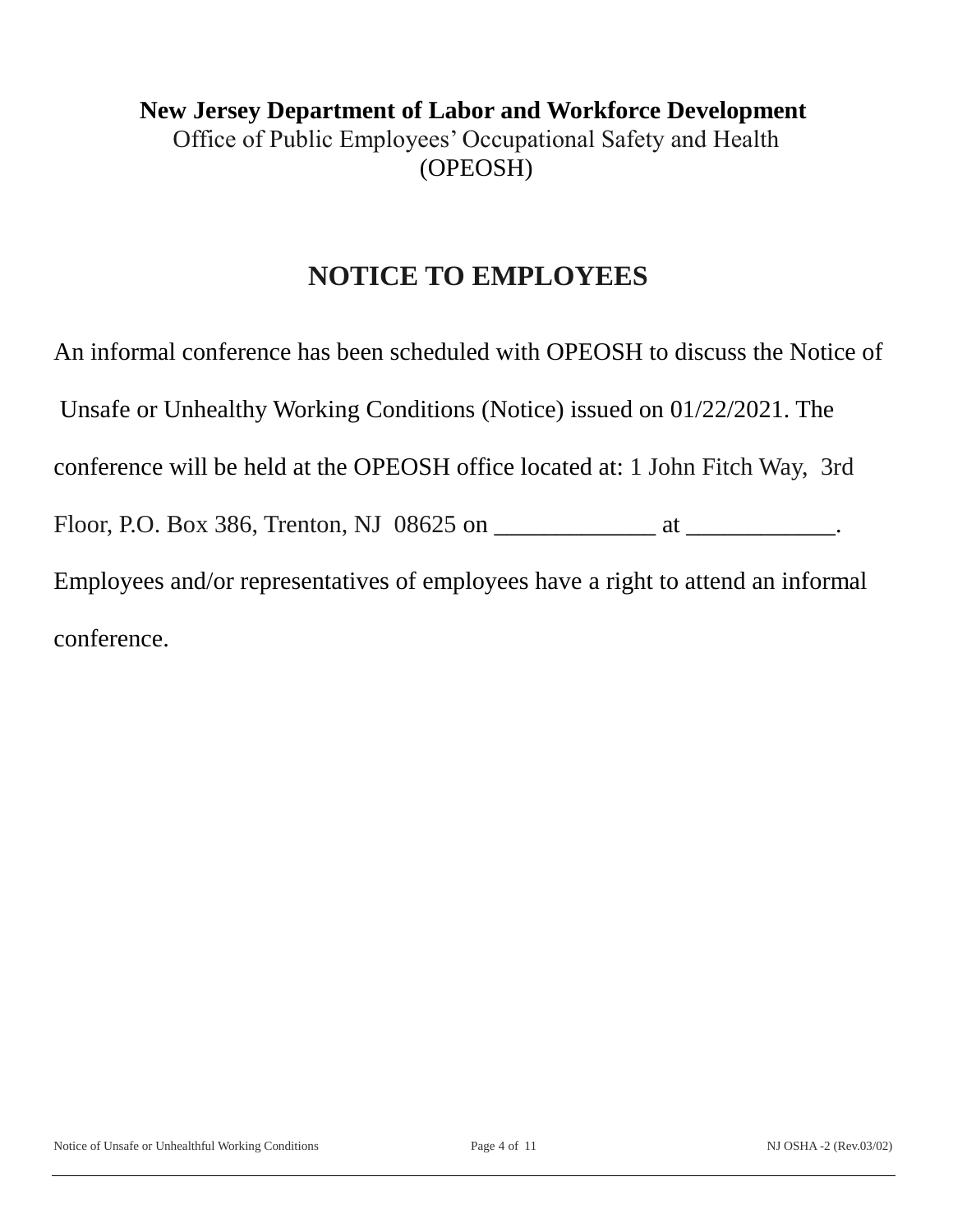Office of Public Employees' Occupational Safety and Health

#### **Notice of Unsafe or Unhealthful Working Conditions**



| <b>Employer</b><br>Name: | <b>Rutgers University</b>                                                                                                                         | <b>Inspection Number:</b>                                                     | 1475882                                                              |
|--------------------------|---------------------------------------------------------------------------------------------------------------------------------------------------|-------------------------------------------------------------------------------|----------------------------------------------------------------------|
| <b>Inspection Site:</b>  | Rutgers University Correctional Health Inspection Date:<br>Care (RUCHC)<br><b>Northern State Prison</b><br>168 Frontage Street<br>Newark NJ 07114 | <b>Issuance Date:</b><br><b>UPA Number:</b><br><b>CSHO:</b><br><b>Reason:</b> | 05/20/2020-09/24/2020<br>01/22/2021<br>1587685<br>E8170<br>Complaint |

### Citation 1 Item 1 Violation: **Serious**

29 CFR 1910.132(d)(2): The employer shall verify that the required workplace hazard assessment has been performed through a written certification that identifies the workplace evaluated; the person certifying that the evaluation has been performed; the date(s) of the hazard assessment; and, which identifies the document as a certification of hazard assessment.

#### LOC: Facility Wide

The employer did not provide written Hazard Assessments and PPE requirements for the Rutgers University Correctional HealthCare (RUCHC) employees that clearly identifies that the required workplace hazard assessment has been performed through a written certification and identification of the workplace evaluated. There was no indication of the date of the assessment or the person certifying that the evaluation has been performed through a workplace evaluation/walkthrough.

| ABATEMENT DOCUMENTATION REQUIRED              |                       |
|-----------------------------------------------|-----------------------|
| Date By Which Violation Must be Abated:       | <b>March 29, 2021</b> |
| Per Diem Penalty per Violation if not Abated: | \$7000.00             |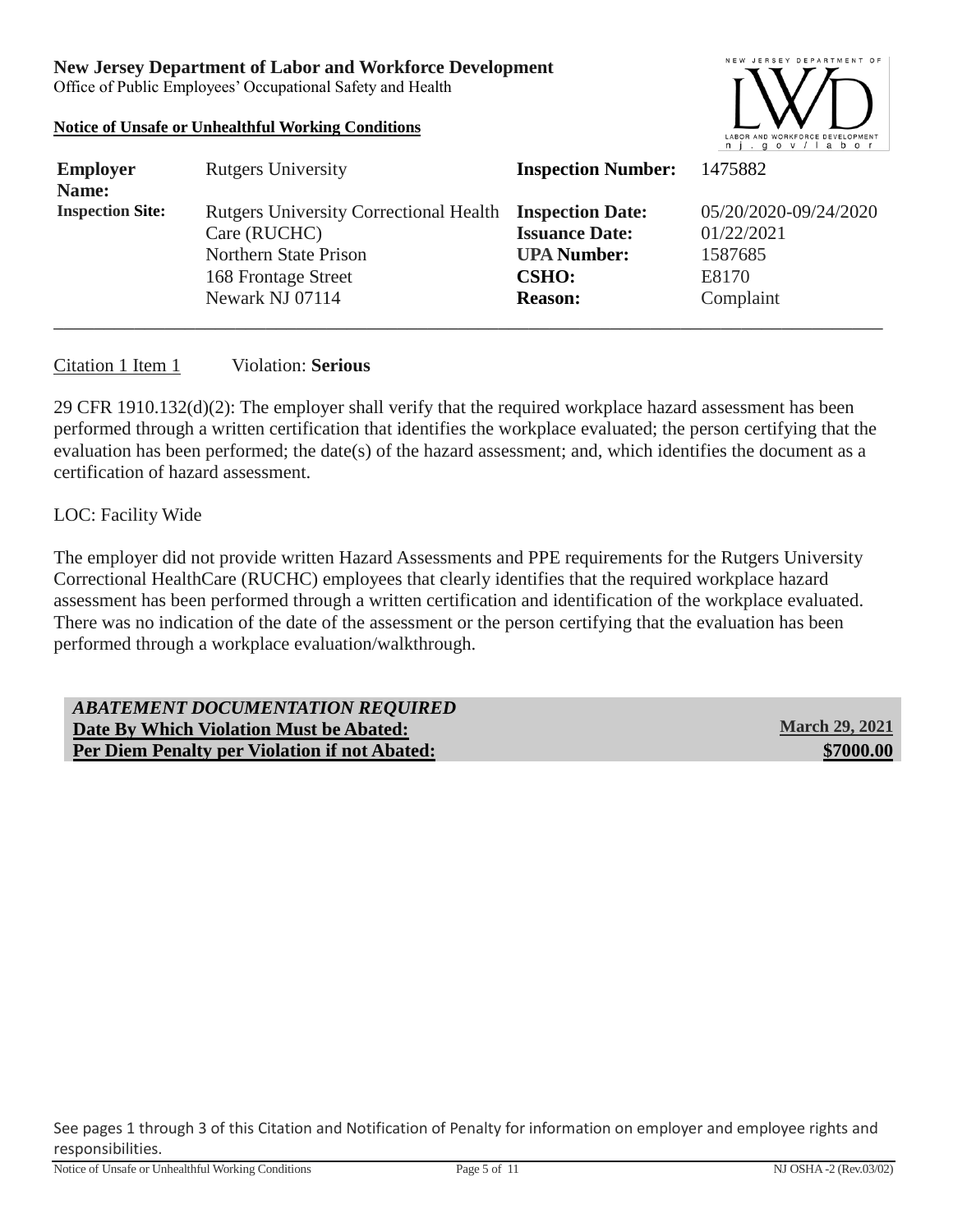Office of Public Employees' Occupational Safety and Health

# **Notice of Unsafe or Unhealthful Working Conditions**



| <b>Employer</b><br>Name: | <b>Rutgers University</b>                                                                                                                  | <b>Inspection Number:</b>                                                     | 1475882                                                              |
|--------------------------|--------------------------------------------------------------------------------------------------------------------------------------------|-------------------------------------------------------------------------------|----------------------------------------------------------------------|
| <b>Inspection Site:</b>  | Rutgers University Correctional Health Inspection Date:<br>Care (RUCHC)<br>Northern State Prison<br>168 Frontage Street<br>Newark NJ 07114 | <b>Issuance Date:</b><br><b>UPA Number:</b><br><b>CSHO:</b><br><b>Reason:</b> | 05/20/2020-09/24/2020<br>01/22/2021<br>1587685<br>E8170<br>Complaint |

### Citation 1 Item 2 Violation: **Serious**

29 CFR 1910.134(f)(2): The employer shall ensure that an employee using a tight-fitting facepiece respirator is fit tested prior to initial use of the respirator, whenever a different respirator facepiece (size, style, model or make) is used, and at least annually thereafter.

#### $LOC(s)$ :

- (a) South Woods State Prison (SWSP)
- (b) Central Reception and Assignment Facility (CRAF)
- (c) New Jersey State Prison (NJSP)

The employer did not annually fit test employees that work at facilities with Negative Pressure Isolation Rooms and may be exposed to active pulmonary or laryngeal tuberculosis, and/or other airborne infectious disease such as COVID-19.

*ABATEMENT DOCUMENTATION REQUIRED* **Date By Which Violation Must be Abated: March 08, 2021 Per Diem Penalty per Violation if not Abated: <b>\$7000.00 \$7000.00**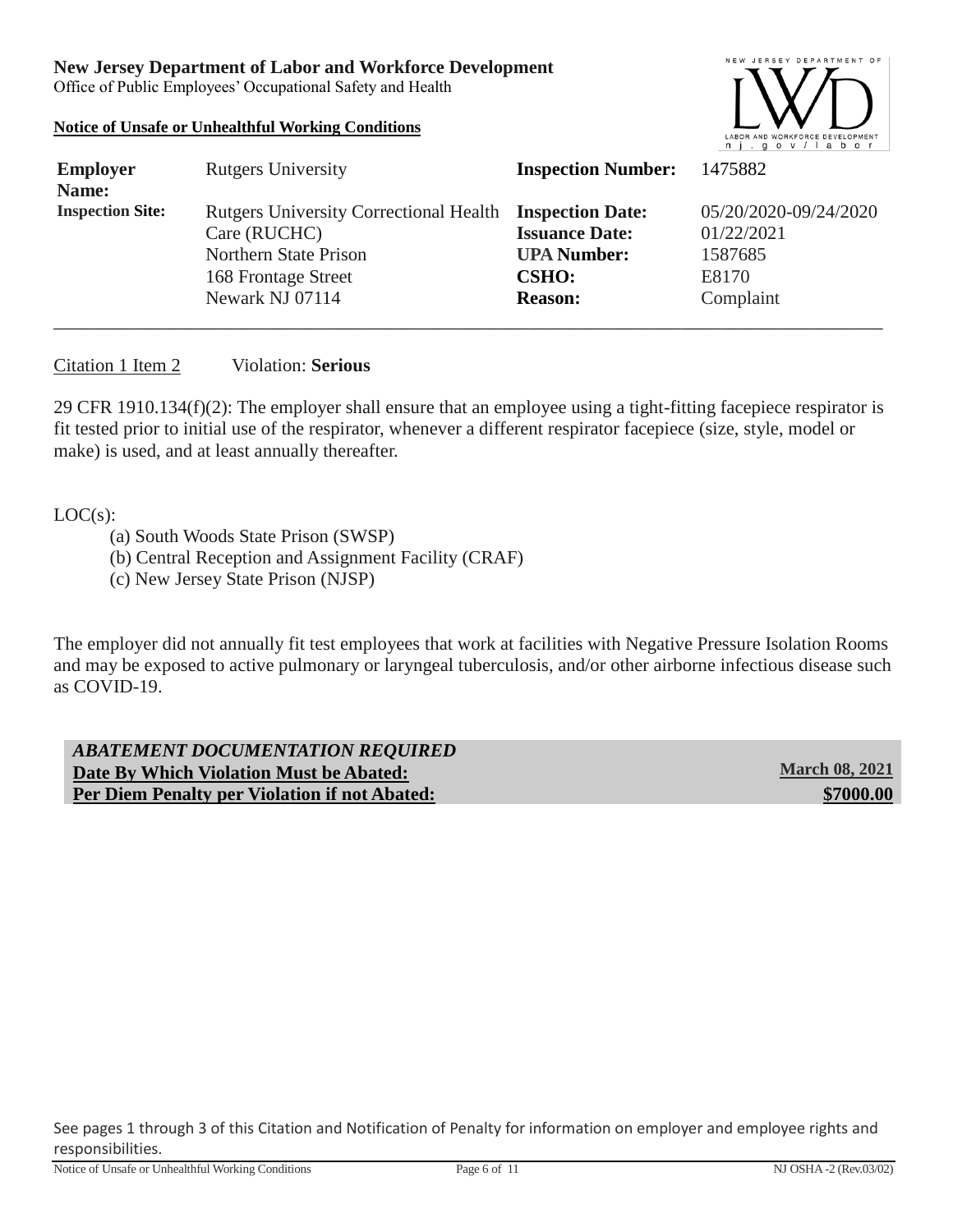Office of Public Employees' Occupational Safety and Health

# **Notice of Unsafe or Unhealthful Working Conditions**



| <b>Employer</b><br>Name: | <b>Rutgers University</b>                                                                                                                  | <b>Inspection Number:</b>                                                     | 1475882                                                              |
|--------------------------|--------------------------------------------------------------------------------------------------------------------------------------------|-------------------------------------------------------------------------------|----------------------------------------------------------------------|
| <b>Inspection Site:</b>  | Rutgers University Correctional Health Inspection Date:<br>Care (RUCHC)<br>Northern State Prison<br>168 Frontage Street<br>Newark NJ 07114 | <b>Issuance Date:</b><br><b>UPA Number:</b><br><b>CSHO:</b><br><b>Reason:</b> | 05/20/2020-09/24/2020<br>01/22/2021<br>1587685<br>E8170<br>Complaint |

#### Citation 1 Item 3 Violation: **Serious**

29 CFR 1910.134(m)(2)(i)(C): Recordkeeping. This section requires the employer to establish and retain written information regarding fit testing including the specific make, model, style, and size of respirator tested.

#### LOC: Facility Wide

The employer did not properly record the make, model, size, and style of the N95 masks on which each employee was fit tested.

| <b>ABATEMENT DOCUMENTATION REQUIRED</b>              |                       |
|------------------------------------------------------|-----------------------|
| Date By Which Violation Must be Abated:              | <b>March 29, 2021</b> |
| <b>Per Diem Penalty per Violation if not Abated:</b> | \$7000.00             |

Citation 1 Item 4 a Violation: **Serious**

29 CFR  $1910.1030(g)(2)(ii)(B)$ : The employer must ensure that training provided to employees with occupational exposure to bloodborne pathogens is conducted at least annually.

LOC: Facility Wide

All employees with potential occupational exposure did not receive the annual Bloodborne Pathogen (BBP) training. Most nurses assigned to Juvenile Justice sites, and some nurses assigned to Department of Correction sites did not receive the annual BBP training.

# *ABATEMENT DOCUMENTATION REQUIRED* **Date By Which Violation Must be Abated:** March 29, 2021 **Per Diem Penalty per Violation if not Abated: \$7000.00 \$7000.00**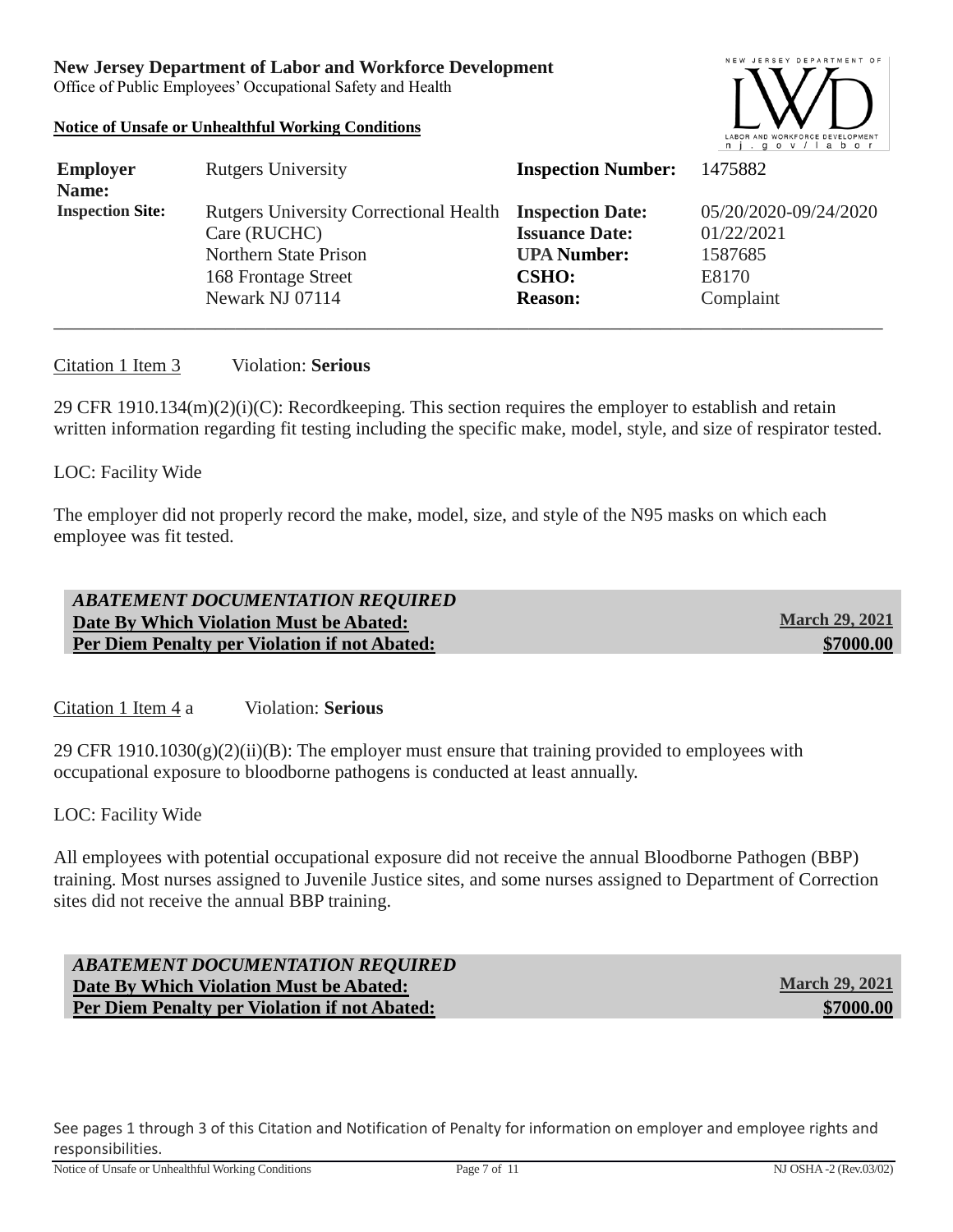Office of Public Employees' Occupational Safety and Health

#### **Notice of Unsafe or Unhealthful Working Conditions**



| <b>Employer</b><br>Name: | <b>Rutgers University</b>                                                                                                                  | <b>Inspection Number:</b>                                                     | 1475882                                                              |
|--------------------------|--------------------------------------------------------------------------------------------------------------------------------------------|-------------------------------------------------------------------------------|----------------------------------------------------------------------|
| <b>Inspection Site:</b>  | Rutgers University Correctional Health Inspection Date:<br>Care (RUCHC)<br>Northern State Prison<br>168 Frontage Street<br>Newark NJ 07114 | <b>Issuance Date:</b><br><b>UPA Number:</b><br><b>CSHO:</b><br><b>Reason:</b> | 05/20/2020-09/24/2020<br>01/22/2021<br>1587685<br>E8170<br>Complaint |

#### Citation 1 Item 4 b Violation: **Serious**

29 CFR 1910.1030(g)(2)(vii)(D): An explanation of the employer's exposure control plan and the means by which the employee can obtain a copy of the written plan;

### LOC: Facility Wide

An explanation of the employer's Exposure Control Plan and location of the written plan was not included in the Rutgers University Correctional Health Care Nurses annual Bloodborne Pathogen training.

| <b>ABATEMENT DOCUMENTATION REQUIRED</b>              |                       |
|------------------------------------------------------|-----------------------|
| Date By Which Violation Must be Abated:              | <b>March 29, 2021</b> |
| <b>Per Diem Penalty per Violation if not Abated:</b> | \$0.00                |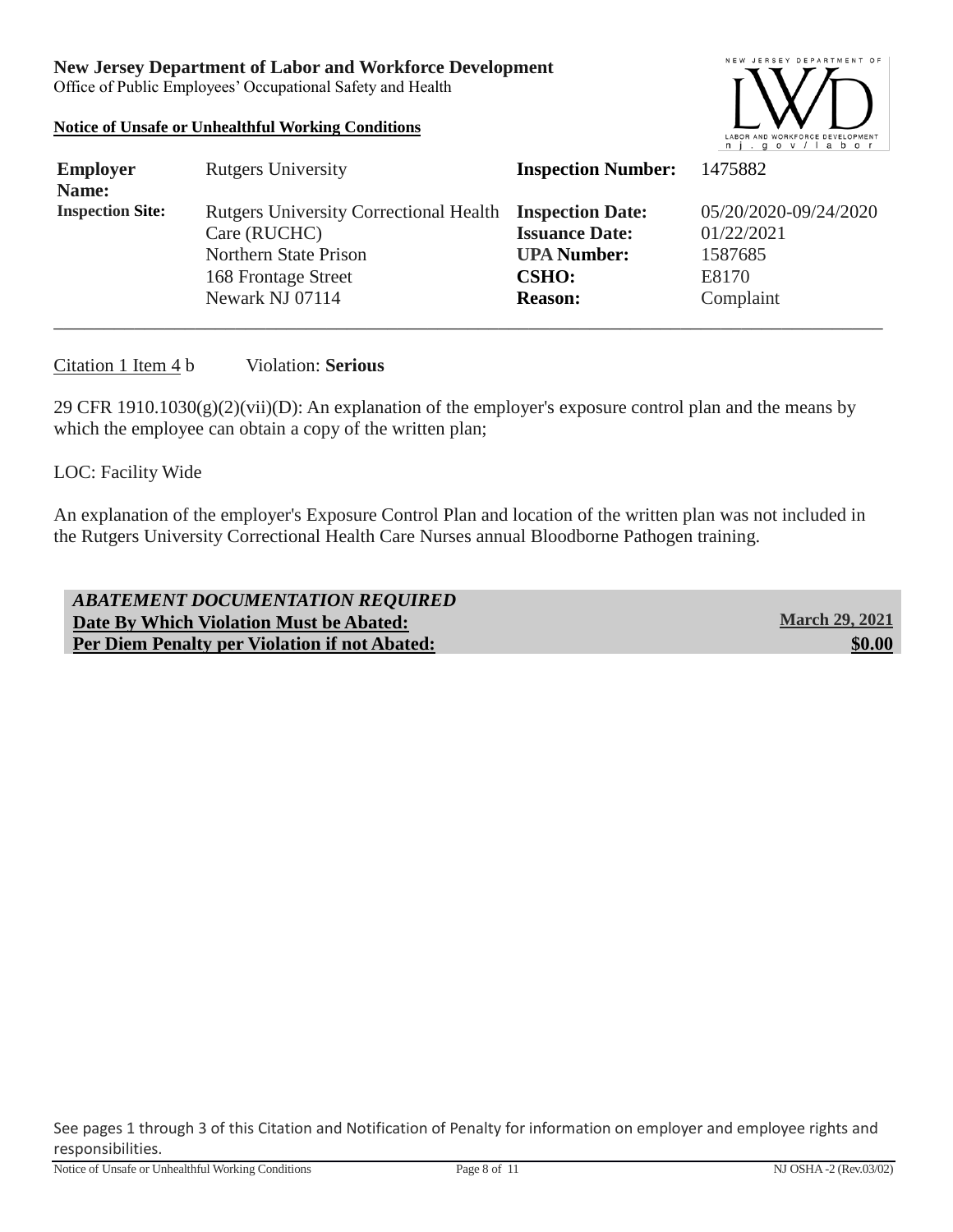Office of Public Employees' Occupational Safety and Health

#### **Notice of Unsafe or Unhealthful Working Conditions**



| <b>Employer</b><br>Name: | <b>Rutgers University</b>                                                                                                                  | <b>Inspection Number:</b>                                                     | 1475882                                                              |
|--------------------------|--------------------------------------------------------------------------------------------------------------------------------------------|-------------------------------------------------------------------------------|----------------------------------------------------------------------|
| <b>Inspection Site:</b>  | Rutgers University Correctional Health Inspection Date:<br>Care (RUCHC)<br>Northern State Prison<br>168 Frontage Street<br>Newark NJ 07114 | <b>Issuance Date:</b><br><b>UPA Number:</b><br><b>CSHO:</b><br><b>Reason:</b> | 05/20/2020-09/24/2020<br>01/22/2021<br>1587685<br>E8170<br>Complaint |

#### Citation 2 Item 1 a Violation: **Other-than-Serious**

29 CFR 1904.7(a): Basic requirement. You must consider an injury or illness to meet the general recording criteria, and therefore to be recordable, if it results in any of the following: death, days away from work, restricted work or transfer to another job, medical treatment beyond first aid, or loss of consciousness. You must also consider a case to meet the general recording criteria if it involves a significant injury or illness diagnosed by a physician or other licensed health care professional, even if it does not result in death, days away from work, restricted work or job transfer, medical treatment beyond first aid, or loss of consciousness.

# LOC: Facility Wide

The employer provided 300 Logs for the RUCHC Nurses with incorrect classifications. The Employer classified the COVID-19 illness as "All Other Illness", and OSHA guidance stated all COVID illness should be classified as "Respiratory Illness".

| <b>ABATEMENT DOCUMENTATION REQUIRED</b>              |                       |
|------------------------------------------------------|-----------------------|
| Date By Which Violation Must be Abated:              | <b>March 08, 2021</b> |
| <b>Per Diem Penalty per Violation if not Abated:</b> | \$1000.00             |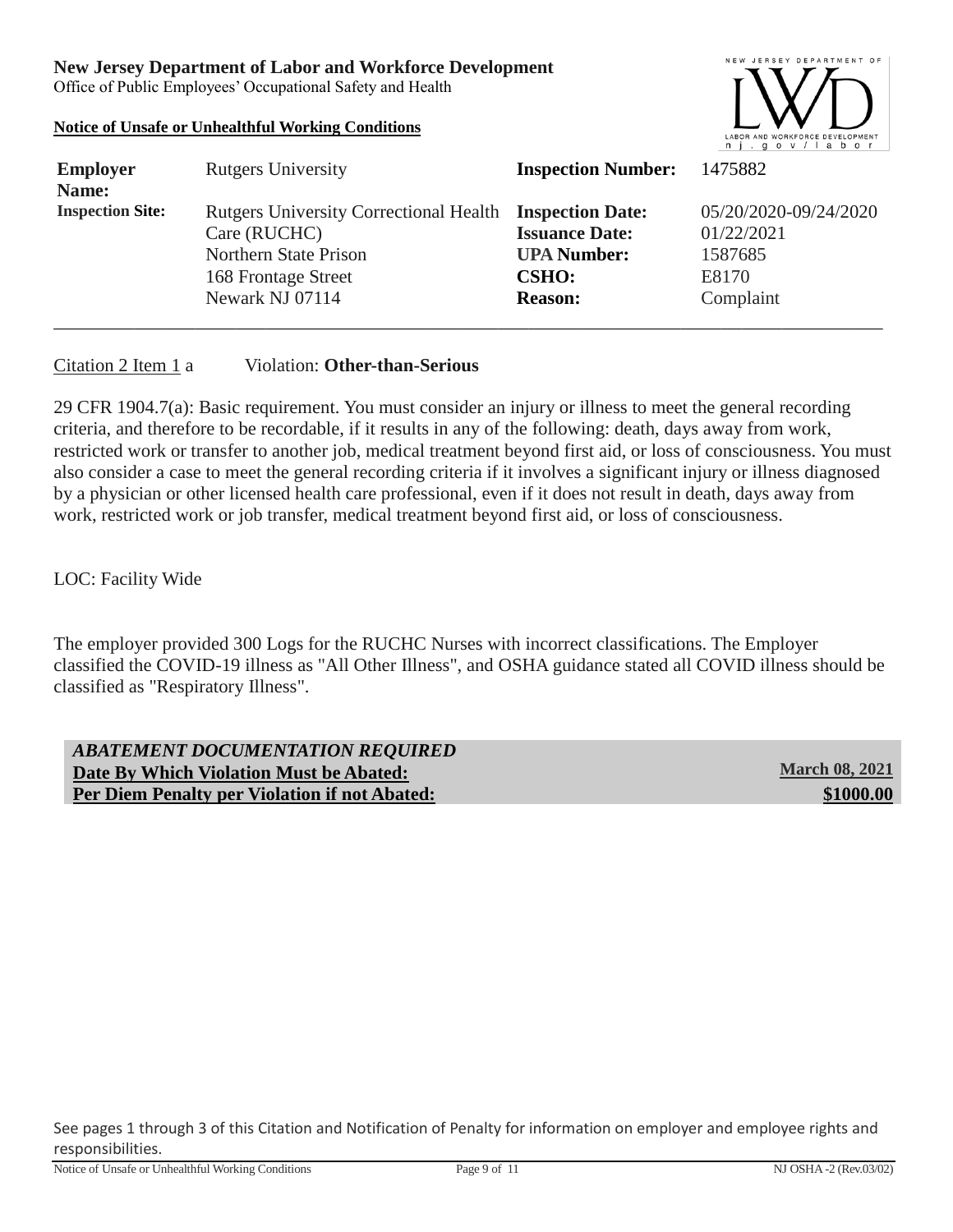Office of Public Employees' Occupational Safety and Health

#### **Notice of Unsafe or Unhealthful Working Conditions**



| <b>Employer</b><br>Name: | <b>Rutgers University</b>                                               | <b>Inspection Number:</b>          | 1475882                             |
|--------------------------|-------------------------------------------------------------------------|------------------------------------|-------------------------------------|
| <b>Inspection Site:</b>  | Rutgers University Correctional Health Inspection Date:<br>Care (RUCHC) | <b>Issuance Date:</b>              | 05/20/2020-09/24/2020<br>01/22/2021 |
|                          | Northern State Prison<br>168 Frontage Street                            | <b>UPA Number:</b><br><b>CSHO:</b> | 1587685<br>E8170                    |
|                          | Newark NJ 07114                                                         | <b>Reason:</b>                     | Complaint                           |

#### Citation 2 Item 1 b Violation: **Other-than-Serious**

29 CFR 1904.7(b)(3): When an injury or illness involves one or more days away from work, you must record the injury or illness on the OSHA 300 Log with a check mark in the space for cases involving days away and an entry of the number of calendar days away from work in the number of days column. If the employee is out for an extended period of time, you must enter an estimate of the days that the employee will be away, and update the day count when the actual number of days is known.

# LOC: Facility Wide

The employer provided 300 Logs for the RUCHC nurses without indication of the days away from work for the COVID-19 quarantined and positive cases.

| ABATEMENT DOCUMENTATION REQUIRED                     |                       |
|------------------------------------------------------|-----------------------|
| Date By Which Violation Must be Abated:              | <b>March 08, 2021</b> |
| <b>Per Diem Penalty per Violation if not Abated:</b> | \$0.00                |